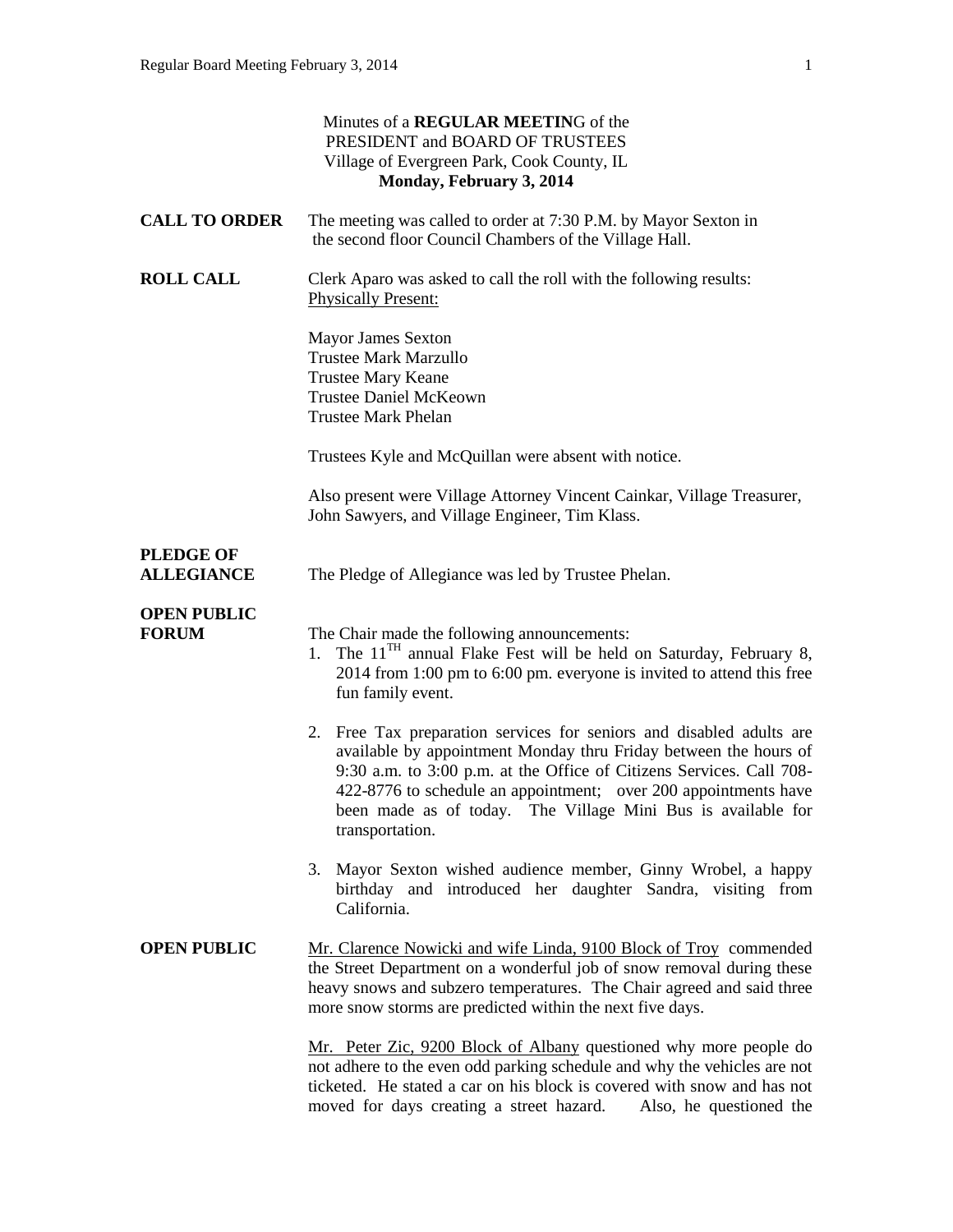inaccurate time on the Village channel 4. The Chair responded he will send someone to check the vehicle issue and the time is a Comcast issue.

Trustee Phelan commended the Water Department for their efforts during this winter adding they are doing a great job on the numerous water main breaks that have occurred. The Chair added the Village has a great team and we are fortunate to have all the people who work for the Village.

#### **AGENDA** Motion by Trustee Phelan second by Trustee McKeown to waive the reading of the minutes of the January 21, 2014 Regular Meeting of the President and Board of Trustees and approved as presented was passed by unanimous voice vote and so ordered by the Chair.

**ZBA/ MINUTES APPROVAL** 

**REGULAR** 

**January 14, 2014** Motion by Trustee Marzullo second by Trustee Keane to approve and concur with the Zoning Board of Appeals minutes of the January 14, 2014 meeting and concur with their recommendation to establish regulations for medical marijuana facilities as presented and passed by unanimous voice vote and so ordered by the Chair.

## **RESOLUTION**

**NO. 7-2014** Motion by Trustee Phelan second by Trustee McKeown to approve **Resolution NO. 7-2013** with expenditures of the General Corporate Fund of \$ 399,049.97 and Sewer and Water Fund in the amount of  $$93,330.66$  and the 95<sup>th</sup> Street TIF Fund, \$3,600.00 and the Street Bond Fund, \$8,100.00 for a total of \$ 504,080.63 Upon roll call, voting YES: Trustees Marzullo, Keane, McKeown, and Phelan; voting NO: NONE. The motion was passed and so ordered by the Chair.

#### **WATER COLLECTORS REPORT**

Motion by Trustee Marzullo second by Trustee McKeown to approve the Water Collector's report for January 2014 for information and file in the amount of \$ 669,196.07. The motion was passed by unanimous Voice vote and so ordered by the Chair.

## **VILLAGE COLLECTORS**

**REPORT** Motion by Trustee Phelan second by Trustee Keane to approve the Village Collector's report for January 2014 for information and file in the amount of \$ 1,450,286.15. The motion was passed by unanimous voice vote and so ordered by the Chair.

#### **BUSINESS CERTIFICATES**

Motion by Trustee Marzullo second by Trustee Keane to approve the business license application for **ANA JAVIER, LCPC** to conduct a private practice outpatient mental health office located at  $3317 \text{ W}$ .  $95^{\text{th}}$ Street, Suite 205 in Evergreen Park. Upon roll call, voting YES: Trustees Keane, McKeown, Phelan, and Marzullo; voting NO: NONE. The motion was passed and so ordered by the Chair.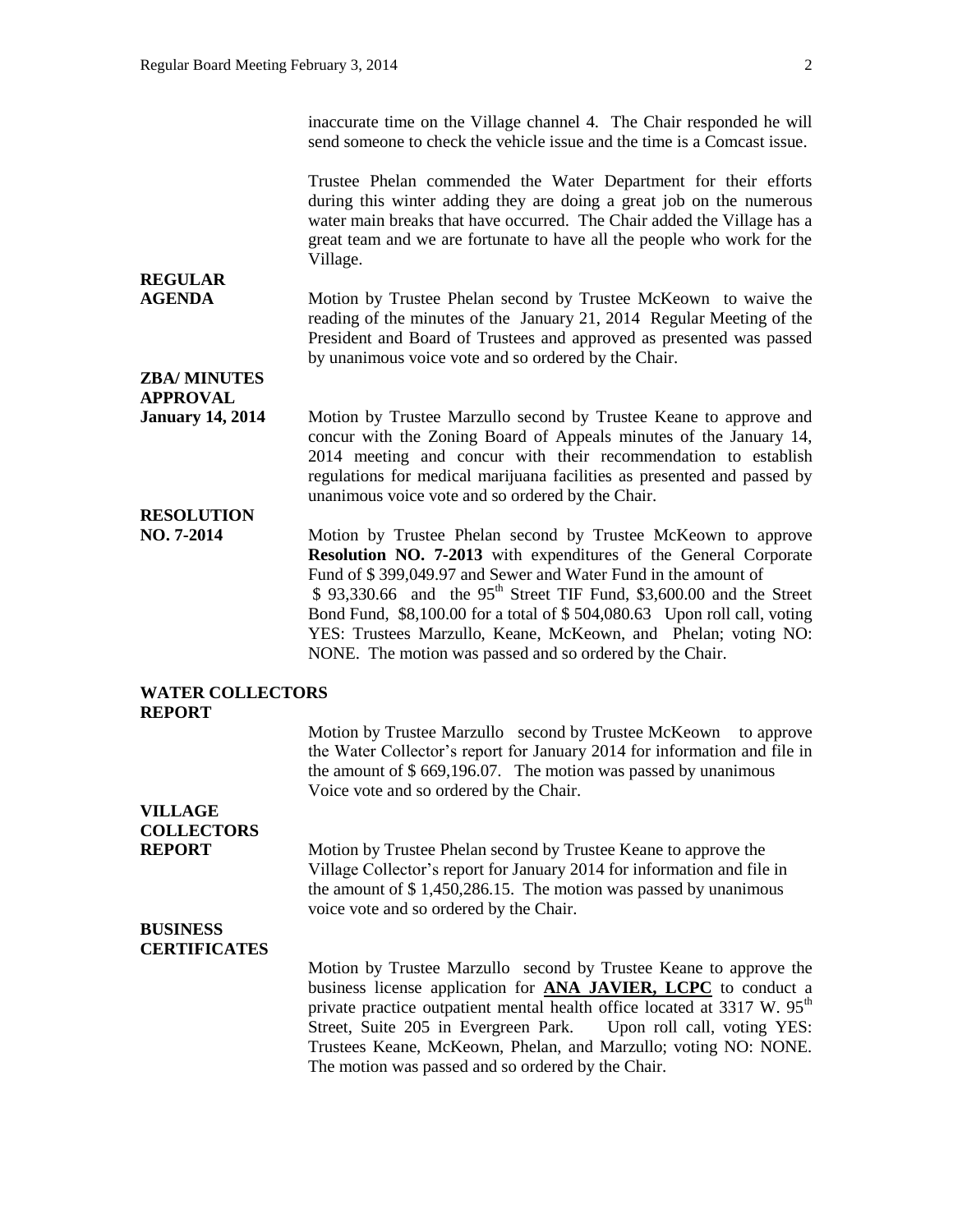Motion by Trustee Marzullo second by Trustee McKeown to approve the business license application for **EVERGREEN BANQUETS AND CATERING (Formerly Cavatappi)** to conduct a banquet/catering facility including a "Class B" Liquor License with consumption on premises located at 3020 W. 95<sup>th</sup> Street in Evergreen Park, Illinois. Upon roll call, voting YES: Trustees McKeown, Phelan, Marzullo and Keane; voting NO: NONE. The motion was passed and so ordered by the Chair.

Motion by Trustee Phelan second by Trustee Marzullo to approve the business application certificate for **ILLINOIS RESTORATION SERVICES,** to conduct a building and fire/flood restoration service located at 9834 S. Kedzie Avenue in Evergreen Park, Illinois. Upon roll call, voting YES: Trustees Phelan, Marzullo, Keane and McKeown; voting NO: NONE. The motion was passed and so ordered by the Chair.

#### **LIQUOR ESTABLISHMENT EXTENDED HOURS**

|                                | Motion by Trustee Marzullo second by Trustee Keane to approve the<br>request from Mike Harte of Harte's Tap and Barraco's for extended<br>hours for the following six dates in 2014: February 8 and February 28,<br>March 1, March 8, March 29 and April 25 from 2:00 to 3:00 a.m. The<br>Chair cautioned that the ordinance allows for only (13) thirteen<br>extensions per year. He added although Mr. Harte requested the<br>extension this affects all the establishments in the Village with a Class B<br>Liquor License which allows on premise consumption. Upon roll call,<br>voting YES: Trustees Marzullo, Keane, McKeown and Phelan; voting |
|--------------------------------|--------------------------------------------------------------------------------------------------------------------------------------------------------------------------------------------------------------------------------------------------------------------------------------------------------------------------------------------------------------------------------------------------------------------------------------------------------------------------------------------------------------------------------------------------------------------------------------------------------------------------------------------------------|
|                                | NO: NONE. The motion was passed and so ordered by the Chair.                                                                                                                                                                                                                                                                                                                                                                                                                                                                                                                                                                                           |
| <b>ORDINANCE</b><br>NO. 4-2014 |                                                                                                                                                                                                                                                                                                                                                                                                                                                                                                                                                                                                                                                        |
|                                | Motion by Trustee McKeown second by Trustee Phelan to approve<br>ORDINANCE NO. 2-2014, "AN ORDINANCE AMENDING THE                                                                                                                                                                                                                                                                                                                                                                                                                                                                                                                                      |
|                                | <b>EVERGREEN PARK ZONING CODE BY PROVIDING FOR THE</b>                                                                                                                                                                                                                                                                                                                                                                                                                                                                                                                                                                                                 |
|                                | <b>REGULATION OF MEDICAL MARIJUANA FACILITIES."</b> The                                                                                                                                                                                                                                                                                                                                                                                                                                                                                                                                                                                                |
|                                | Chair noted there is a provision stating the facilities cannot be within                                                                                                                                                                                                                                                                                                                                                                                                                                                                                                                                                                               |
|                                | 1,000 feet of a residential area and 2500 feet from a school which as such                                                                                                                                                                                                                                                                                                                                                                                                                                                                                                                                                                             |
|                                | determines no facility can be located in Evergreen Park. Upon roll call,                                                                                                                                                                                                                                                                                                                                                                                                                                                                                                                                                                               |
|                                | voting YES: Trustees Keane, McKeown, Phelan and Marzullo; voting                                                                                                                                                                                                                                                                                                                                                                                                                                                                                                                                                                                       |
|                                | NO: NONE. The motion was passed and so ordered by the Chair.                                                                                                                                                                                                                                                                                                                                                                                                                                                                                                                                                                                           |
| <b>RESOLUTION</b>              |                                                                                                                                                                                                                                                                                                                                                                                                                                                                                                                                                                                                                                                        |
| NO. 2-2014                     | Motion by Trustee Marzullo second by Trustee Phelan to approve                                                                                                                                                                                                                                                                                                                                                                                                                                                                                                                                                                                         |
|                                | RESOLUTION NO. 2-2014, "A Resolution for Maintenance of                                                                                                                                                                                                                                                                                                                                                                                                                                                                                                                                                                                                |
|                                | <b>Streets and Highways by Municipality Under the Illinois Highway</b>                                                                                                                                                                                                                                                                                                                                                                                                                                                                                                                                                                                 |
|                                | Code from January 1, 2014 to December 31, 2014 in the amount of                                                                                                                                                                                                                                                                                                                                                                                                                                                                                                                                                                                        |
|                                | \$559,000.00" Upon roll call, voting YES: Trustees McKeown, Phelan,                                                                                                                                                                                                                                                                                                                                                                                                                                                                                                                                                                                    |
|                                | Marzullo and Keane; voting NO: NONE. The motion was passed and so                                                                                                                                                                                                                                                                                                                                                                                                                                                                                                                                                                                      |
|                                | ordered by the Chair.                                                                                                                                                                                                                                                                                                                                                                                                                                                                                                                                                                                                                                  |
| FIRE DEPT.                     |                                                                                                                                                                                                                                                                                                                                                                                                                                                                                                                                                                                                                                                        |
| <b>ANNUAL REPORT</b>           | Mayor Sexton thanked Chief Kleinhaus and Assistant Chief Corey Hojek                                                                                                                                                                                                                                                                                                                                                                                                                                                                                                                                                                                   |
|                                | and the men and women of the Evergreen Park Fire Department for their                                                                                                                                                                                                                                                                                                                                                                                                                                                                                                                                                                                  |
|                                | outstanding work. The Chair noted the Fire Department has received a                                                                                                                                                                                                                                                                                                                                                                                                                                                                                                                                                                                   |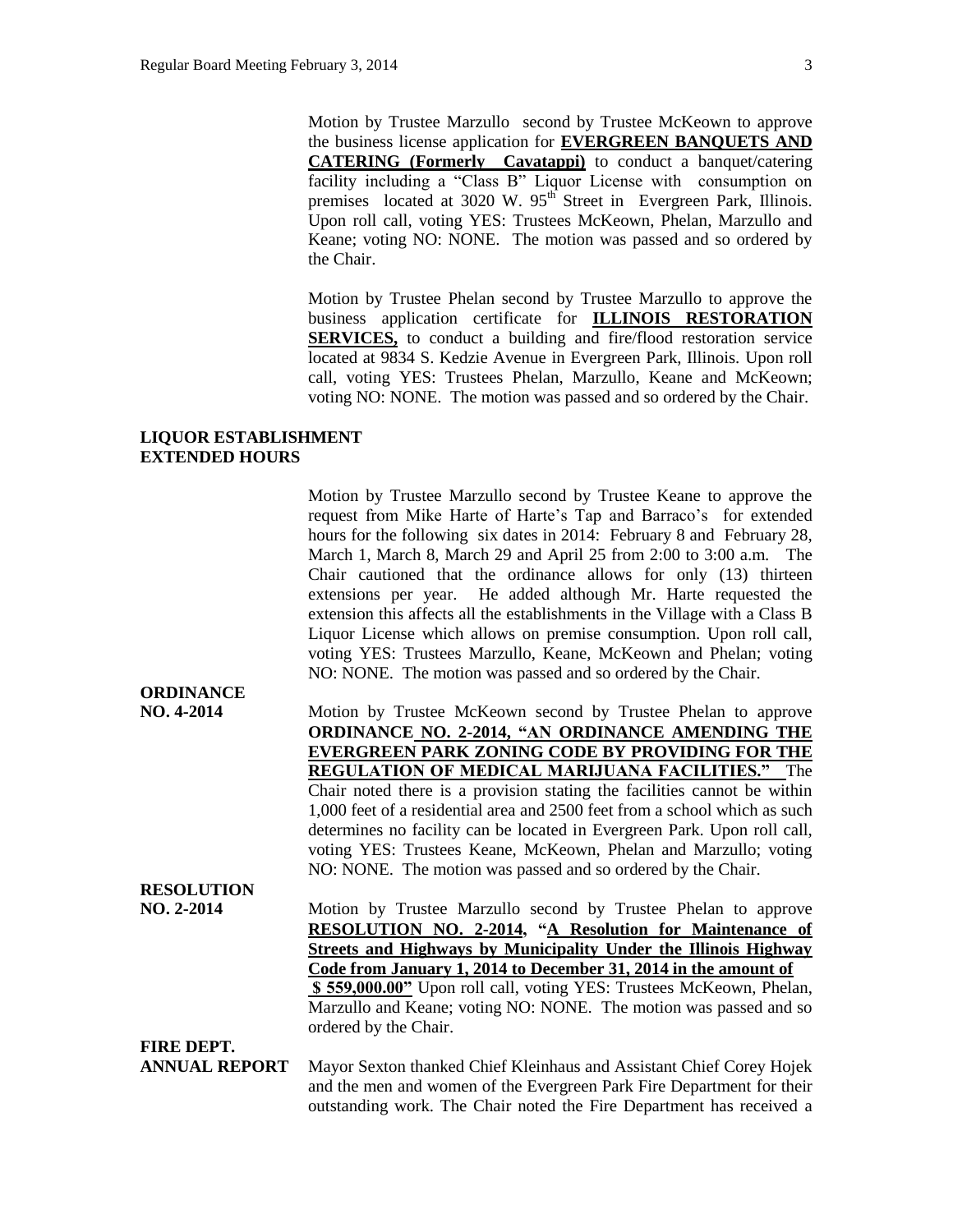Class 2 designation. Evergreen Park is one of the few municipalities with this designation in the entire State of Illinois. The Chair noted this is the  $30<sup>th</sup>$  anniversary of the paramedic program and the Village has (3) three ambulances. The Chair stated in 2013 there were 859 fire incidents and 1,843 EMS incidents with an increase of 206 increases over 2012 totals. The total estimated fire loss for 2013 was \$259,000. Trustee Marzullo noted as a life- long resident he is very proud of this Fire Department and their professionalism since the early volunteer days.

Chief Kleinhaus also added the new ladder and engine trucks should be arriving April 1, 2014. The Chief thanked the Mayor and the Board for their continued support. Mayor Sexton noted a copy of this report will be on the Village website tomorrow morning. NO BOARD ACTION REQUIRED. INFORMATION ONLY.

### **PERMIT PARKING**

**9500 SPRINGFIELD** Motion by Trustee Marzullo second by Trustee Keane to approve the request for permit parking on the 9500 Block of Springfield Avenue in Evergreen Park. Upon roll call, voting YES: Trustees Phelan, Marzullo, Keane and McKeown; voting NO: NONE. The motion was passed and so ordered by the Chair.

# **ENGINEER'S**

**REPORT** Mr. Klass had no report. The Chair thanked IDOT for their help in obtaining the traffic signal at the new Mariano's development.

## **ATTORNEY'S**

**REPORT** The Attorney had no report.

**DEPT. HEADS**

**REPORTS** Mr. Jim Feltz, Youth Director noted there are teens available for shoveling and snow removal. He has received many calls from residents asking what can be done to prevent driveways being blocked by the oncoming snow plow trucks. The Chair responded there is nothing the plow can do to avoid pushing snow back into the driveway opening. If anyone has medical issues and needs help he encourages them to contact the Village.

> Mary Ann Diehl, OCS Director thanked Meijer grocery stores for another donation to the EP Food Pantry in the amount of  $$870.00$  for the shop and share program. She is working with Meijer to proceed to use gift cards for food items in the store. The Chair encouraged everyone to shop the Meijer store as they have been very generous to local Evergreen Park schools and the EP Pantry.

> Mr. Mike Knieps advised residents to keep a small trickle of water running on faucets on the outside wall to ensure water flow during subzero temperatures. The Chair reminded everyone to call the nonemergency police for any help after business hours and Department Heads will respond.

> Mr. Duffy, Recreation Director reported indoor soccer started Saturday with 170 youth athletes participating.

> The Chair read a portion of a commendation from Police Chief Saunders for Officer Kiari Morgan for the arrest of (4) four offenders during a